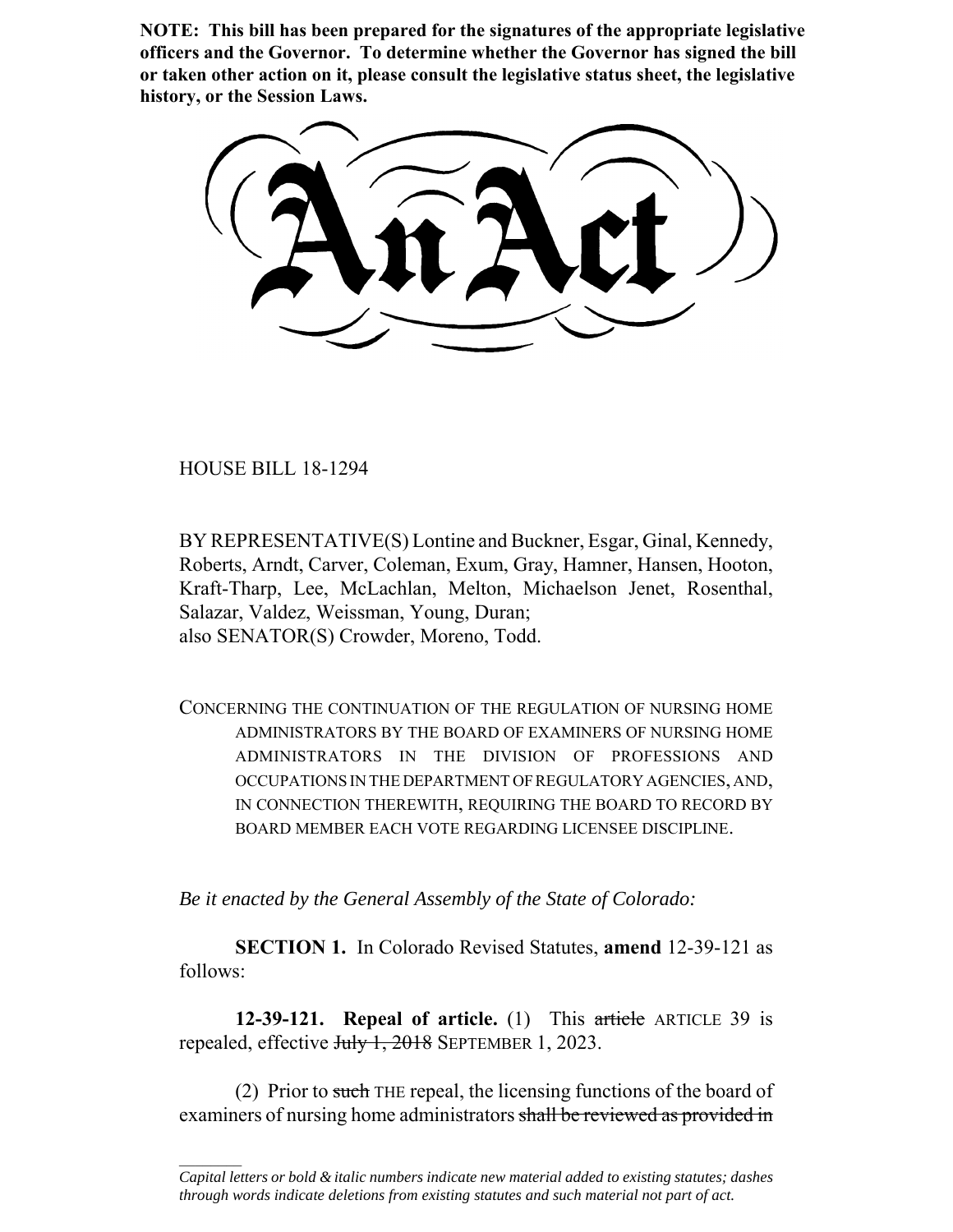ARE SCHEDULED FOR REVIEW IN ACCORDANCE WITH section 24-34-104. C.R.S.

**SECTION 2.** In Colorado Revised Statutes, 24-34-104, **repeal**  $(14)(a)(V)$ ; and **add**  $(24)(a)(V)$  as follows:

**24-34-104. General assembly review of regulatory agencies and functions for repeal, continuation, or reestablishment - legislative** declaration - repeal. (14) (a) The following agencies, functions, or both, are scheduled for repeal on July 1, 2018:

(VI) The board of examiners of nursing home administrators created in section 12-39-104, C.R.S.;

(24) (a) The following agencies, functions, or both, are scheduled for repeal on September 1, 2023:

(VIII) THE REGULATION OF NURSING HOME ADMINISTRATORS BY THE BOARD OF EXAMINERS OF NURSING HOME ADMINISTRATORS IN ACCORDANCE WITH ARTICLE 39 OF TITLE 12

**SECTION 3.** In Colorado Revised Statutes, 12-39-114, **add** (8) as follows:

**12-39-114. Disciplinary proceedings - administrative law judge - judicial review - publicly recorded votes.** (8) ALL VOTES TO IMPOSE DISCIPLINE OR DISMISS A COMPLAINT MUST BE RECORDED IN THE BOARD'S PUBLICLY AVAILABLE MINUTES AND INDICATE HOW EACH BOARD MEMBER VOTED ON THE QUESTION.

**SECTION 4. Effective date.** This act takes effect July 1, 2018.

**SECTION 5. Safety clause.** The general assembly hereby finds,